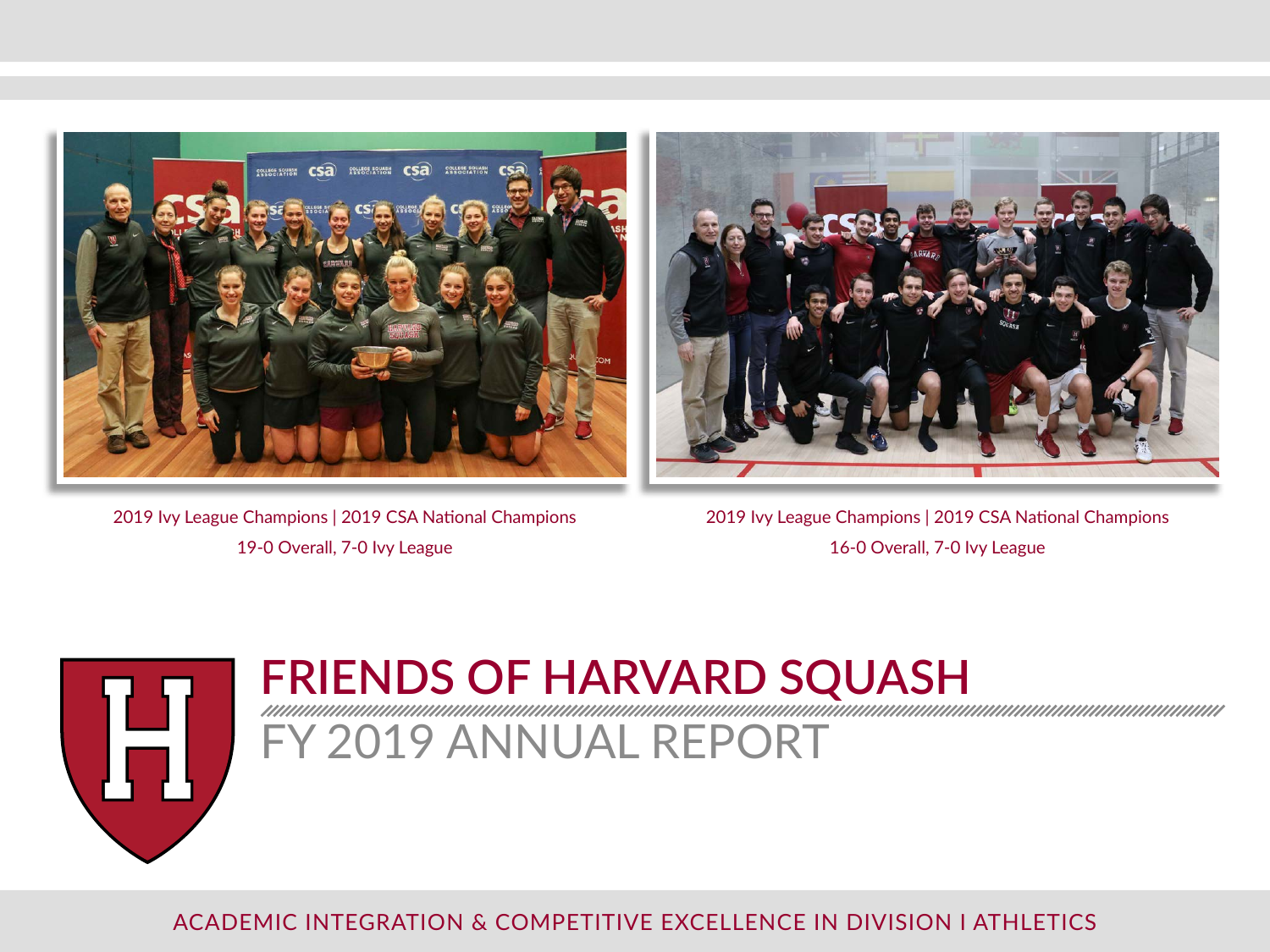#### Dear Alumni and Friends,

In order for us to run the best program possible, we ask you regularly to support the Friends of Harvard Squash. While Harvard Athletics covers many parts of the program, we still need to raise a significant amount from alumni and Friends like you every year to meet our budget.

Not only did we hit our fundraising goal of \$81,000 this past fiscal year, we did it in style: While our overall participation rate increased from 10% to 15%, 39 alumnae stepped up to support our teams, bringing the female participation rate to an incredible 28%. These percentages are crucial for ensuring the sustainability of our teams and future fundraising efforts.

With your help, we had one of the most successful seasons in program history:

- Men's & Women's National Champions
- Men's & Women's Ivy Champions
- Men's & Women's Individual National Champions **Victor Crouin '22** & **Gina Kennedy '20**
- Men's & Women's Ivy Player of the Year **Victor Crouin '22** & **Sabrina Sobhy '19**
- Men's & Women's Ivy Coach of the Year **Mike Way**
- 9 All Americans
- 7 First Team All Ivy Honors
- 9 CSA Scholar-Athletes

Thank you for your ongoing generosity. I hope to see you at our matches and events in the new year.

Go Crimson!

Mike Way

Gregory Lee '87 and Russell Ball '88 Endowed Head Coach, Men's and Women's Squash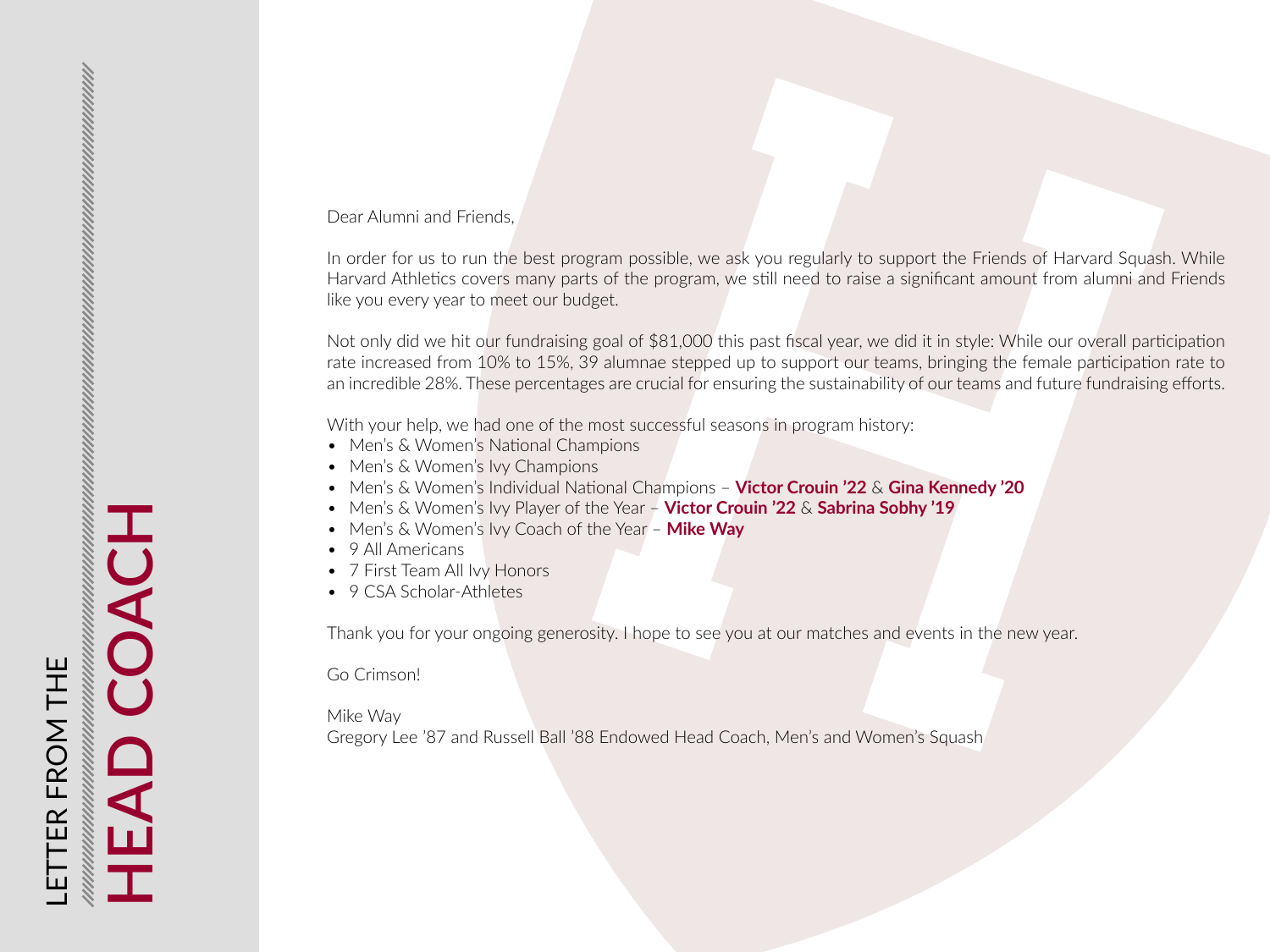KEY STATISTICS FY19 Current Use Amount Raised: \$139,055 Number of Donors: 96 Median Amount of Donation: \$500 Participation Rate: 15%

The pie charts on the following pages illustrate the Fiscal Year 2019 and Estimated Fiscal Year 2020 Friends of Harvard Squash budgets. While the department covers the major programmatic elements for all 42 teams, the balance of the funding comes from the Friends groups.

Support from Friends is crucial to ensuring that the programs compete with the best teams in the country both on the court and in the coaches' offices. Your generosity is greatly appreciated!

# ATHLETIC DEPARTMENT EXPENSES

- 1. Staff: salary and benefits for head coach and all assistant coaches
- 2. Team travel: in-season, in-region travel (hotel, food, transportation)
- 3. Team support: general technology, equipment, apparel, strength & conditioning
- 4. Recruiting: for unaligned women's teams, special requests
- 5. Friends outreach and events: Varsity Club base fee (gift processing & monthly reports, alumni database, pre/post-season newsletters, annual report), Senior Letterwinners' Dinner
- 6. Other: facility operating expenses and minor facility upgrades

# FRIENDS EXPENSES

- 1. Team travel: pre-season & out-of-region travel (hotel, food, transportation); foreign tour every four years
- 2. Team support: video technology, communication technology, non-coaching operational/admin support, auxiliary services (yoga/massage/sports psychology/strength & conditioning), special team meals, specialized team apparel and equipment, and team awards
- 3. Recruiting: candidate visits, databases, mailings, and coach recruiting trips
- 4. Friends outreach and events: Varsity Club fees above the base (special events, etc.), alumni/ae receptions, invitations, banquet
- 5. Other: professional development, capital projects, special facility enhancements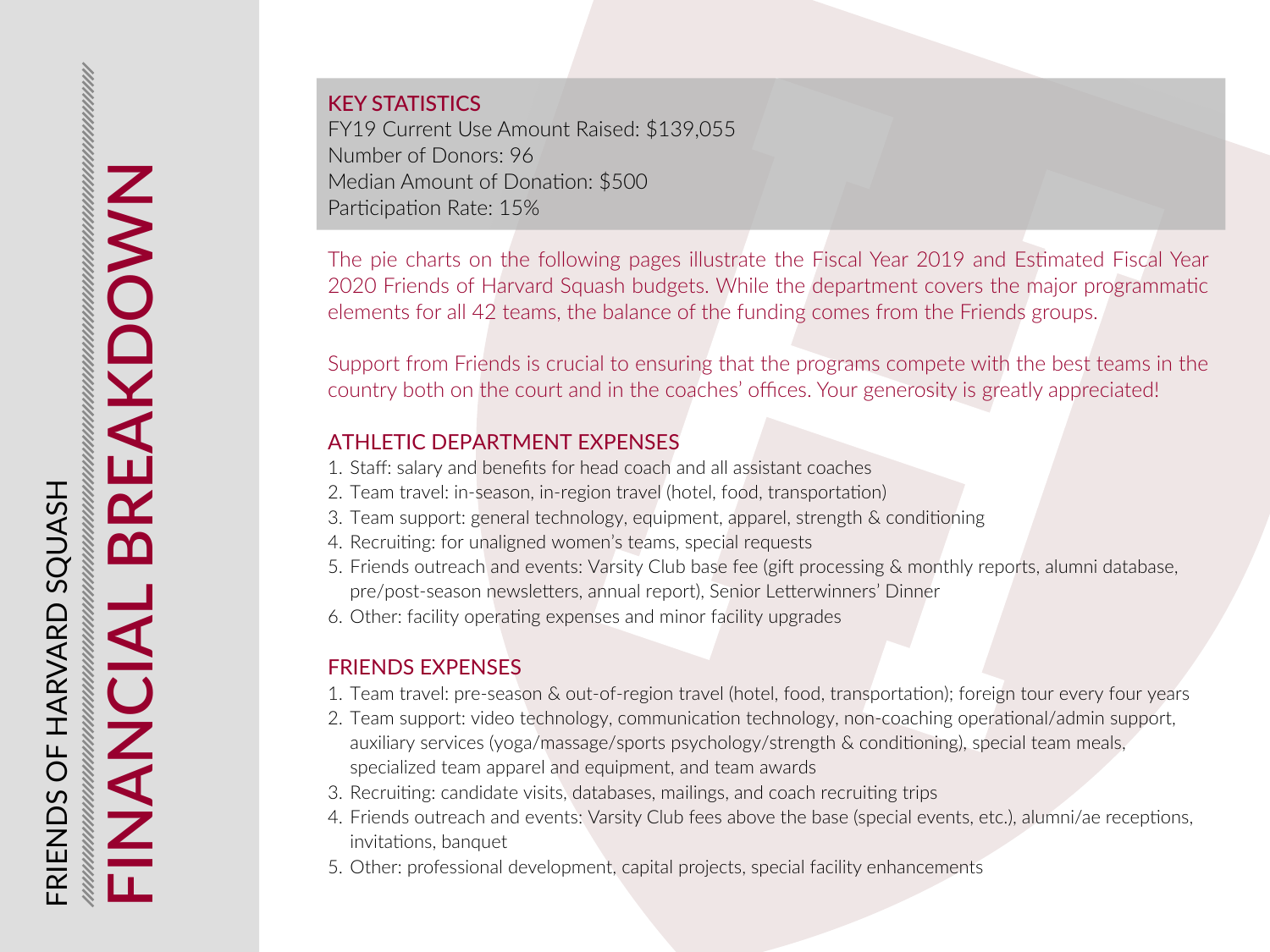# FY19 REVENUE: \$185,735

BEGINNING FUND BALANCE: \$396,477



**Endowment Income** 

**HRFWA Contributions/Awards** 

**Student Contribution/Auction/Misc** 

FY19 EXPENSES: \$248,197\* ENDING FUND BALANCE: \$334,014

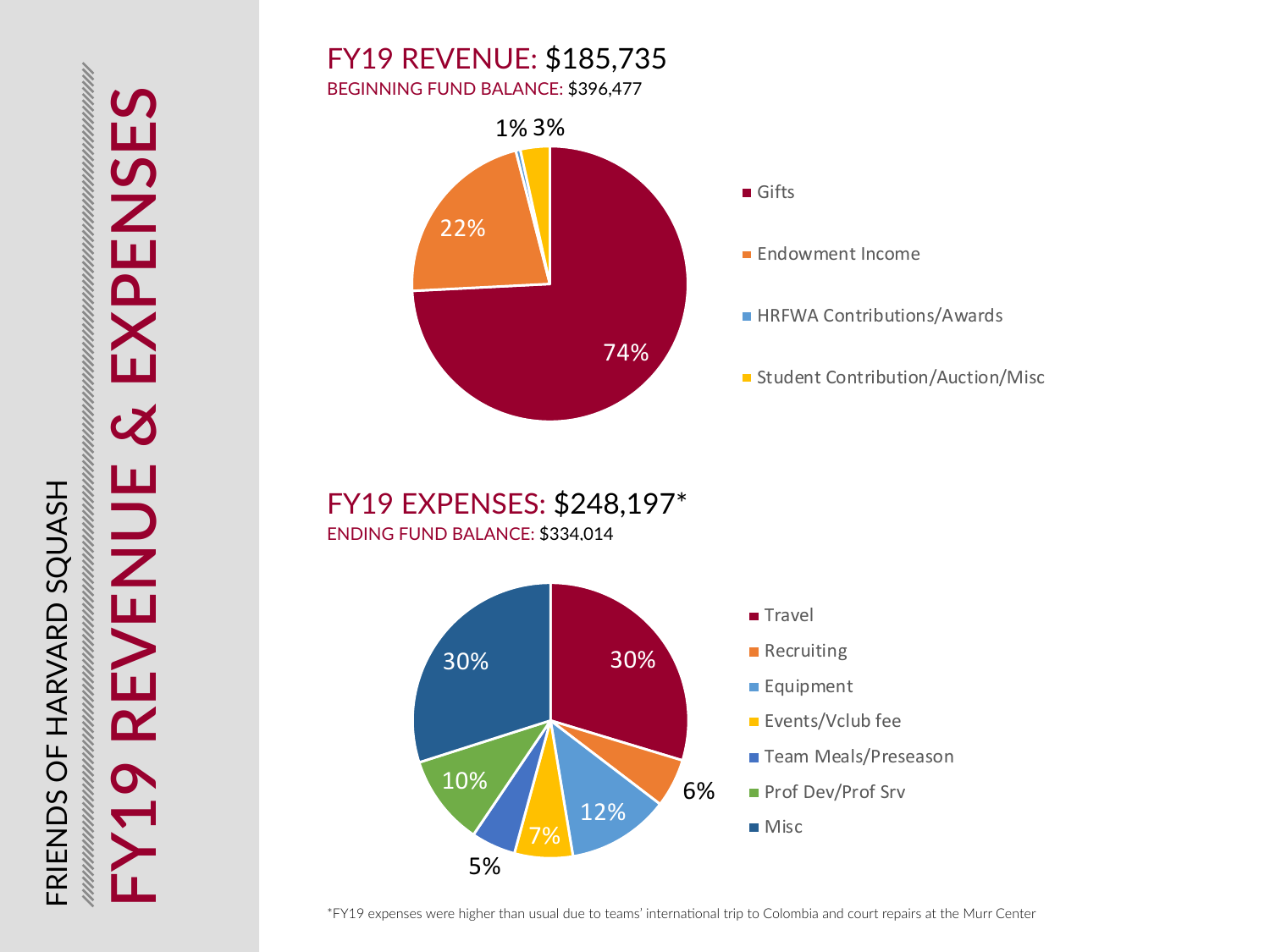# unan mengumuman mengumuman mengumuman mengumuman mengumuman mengumuman mengumuman mengumuman mengumu FRIENDS OF HARVARD SQUASH FRIENDS OF HARVARD SQUASH

# **FY20 PROJECTED BUDGETS** LL.  $\overline{\mathbf{C}}$  $\mathbf{\Omega}$ PRO  $\overline{\bf{O}}$

# FY20 REVENUE: \$120,626



FY20 EXPENSES: \$120,626

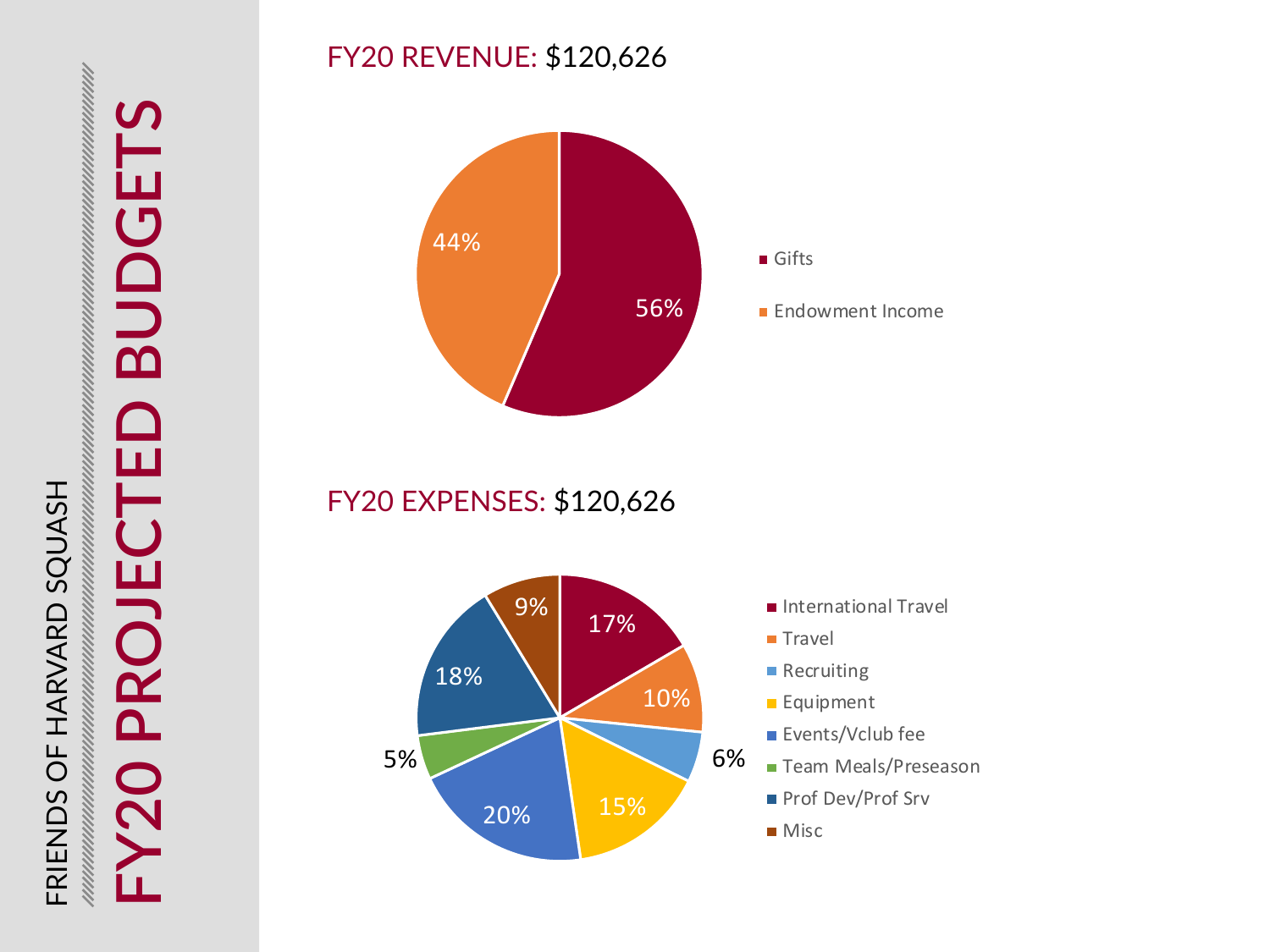# COACHING ENDOWMENTS

Gregory Lee '87 and Russell Ball '88 Endowed Coach for Squash at Harvard University

### AD DISCRETIONARY ENDOWMENT FUNDS

Thanks to contributions from the donors listed below, these AD Discretionary Endowment Funds collectively generate income to benefit Harvard squash each year. AD Discretionary Endowment Funds are unrestricted gifts designed to allow for long-term flexibility. Income from these funds is incremental to the department's normal budget and provides crucial support for personnel, recruiting, out-of-region travel, technology, facility enhancements and other programmatic needs that fall outside the scope of the Friends group annual budgets. These endowment funds require a minimum contribution of \$100,000. For more information on establishing an ADDF, please contact Jennifer Downing at [jdowning@fas.harvard.edu](mailto:%20jdowning%40fas.harvard.edu?subject=) or 617-496-4317.

Adrian Ezra '94 Samuel R. Halpert '93 Phoebe & John P. Ho '81, MBA'88 Jon E. '94 & Frances Walton '94 Karlen Ernest T. H. Lee '91 Gregory T. H. '87 & Dana Su Lee Theodore B. '54 & Doris S. Lee, P '91, '87 Leslie R. Henshaw and Fernando R. Mendez, P '17, '15 Robert C. Milton '56 Jon V. M. Pratt '93 Craig R. '67 & Dorothy W. Stapleton John Thorndike, Esq. '64, P '07, '05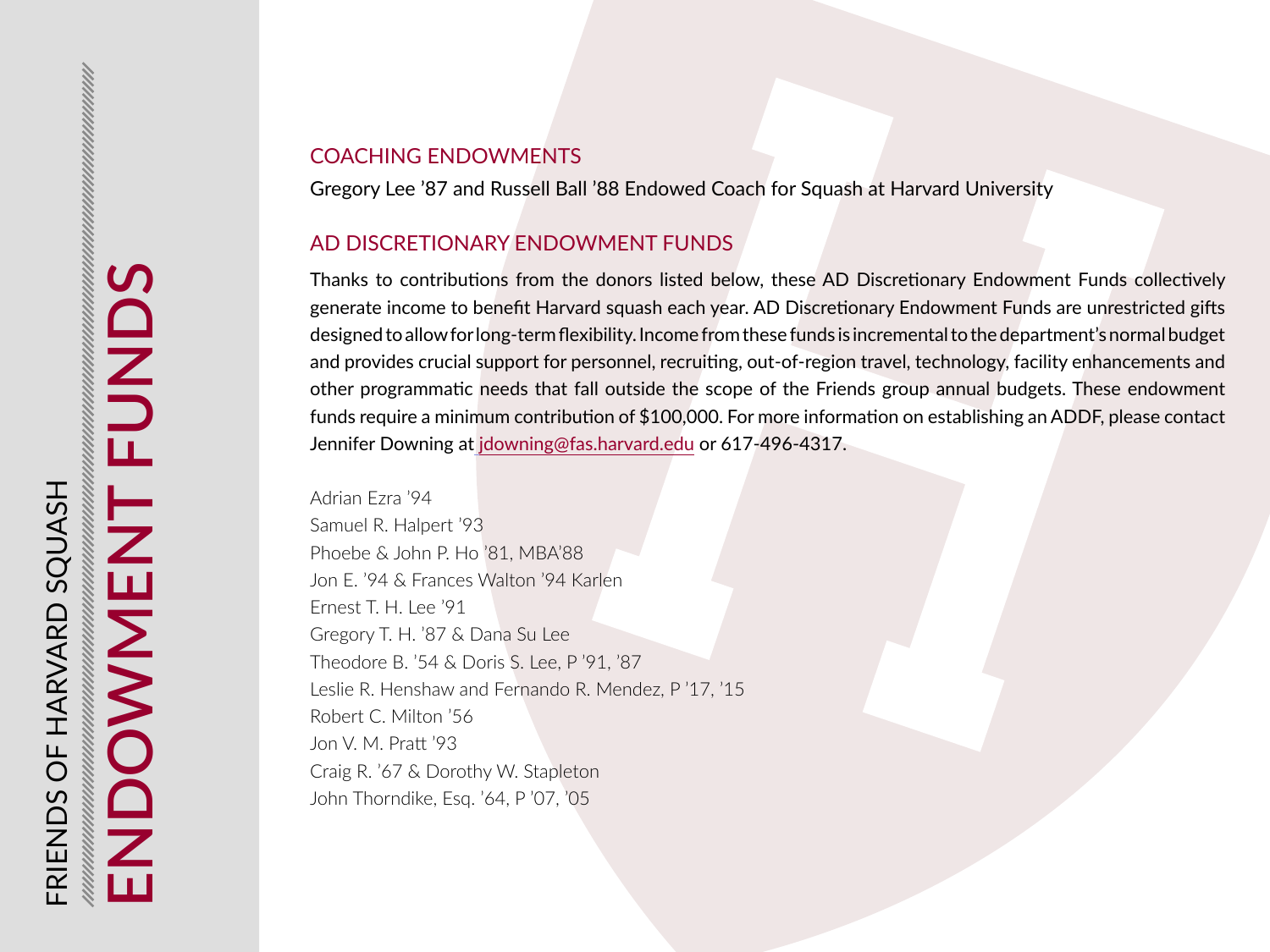The following Friends and alumni/ae made a donation to support the Friends of Harvard Squash current-use fund in FY19 (July 1, 2018—June 30, 2019). If you believe your name has mistakenly been omitted from the donor list below, please email us and let us know so we can correct any errors.

#### **\$25,000+**

Gordon H. '92 and Ann Bakewell Woodward

#### **\$15,000-\$19,999**

Frank A. '89 and Daniele Schechter '89 Huerta

#### **\$10,000-\$14,999**

Janet K. and Adam R. Waterous P'21, '18, '14

#### **\$5,000-\$9,999**

Anonymous

Katharine Shergalis '93 and Thomas H. B. '87 Ewald Nicholas H. '09 and Catherine S. '09 Hrdy Deborah E. Lipson Hochberg '95 and Benjamin A. Hochberg '95 Sheila Morrissey '89 and Murray Stoltz

#### **\$2,500-\$4,999**

Andrew M. Bahn '92 and Leslie C. Chang '93 Betsy H. Cohen '87 and Marc Devorsetz Ingrid Boyum '87 and David E. '86 Ellen Elizabeth Pierpont '81 and Erik N. Engstrom P'20 Barbara and Edward Hughes P'20 Kenneth '82 and Elizabeth R. Mendez P'19, '17, '15 Andrew C. Walter '97

#### **\$1,000-\$2,499**

Jeffrey J. Blumberg '98 Spencer M. '84 and Tracy Brog Nicole Simourian '88 and Marc A. Chapman P'21 Hugh M. and Sarah L. Evans P'20 Michael P. and Emy M. Halpert P'93 Richard T. Hill '11 Pauline W. B. '94 and Alastair Hunt Sarah Thorndike '07 and Caleb '06 Kelly Blair Endresen '00 and Edouard W. '97 Metrailler Penrose Stovell '95 and Hugh J. '93 O'Donnell Guy Paschal '55 Richard S. '82 and Susan T. Robie Zev S. and Rachel B. Scherl P'21 Richard J. '68 and Eleanor M. Sterne P'11, '10 Glenn J. R. Whitman '74, P'04, '02

#### **\$500-\$999**

Rajesh C. Bansal and Crishna Bose-Bansal P'19 Thomas E. '83 and Pamela Blue '84 Bator Dean J. Bauer '67 Christina S. and Robert F. Brownell P'20 Jessie L. Chai P'21 Nicole Simourian '88 and Marc A. Chapman P'21 Jack '88 and Sarah Colbourne Richard M. and Jane S. Corcoran P'21 Christopher and Jennifer Crowne P'22 Jan Reed Endresen '11 Allison L. Fast '06 and Douglas S. Harrington Jr. '05 Jeremy D. Fraiberg '92 Ranjay Gulati and Anuradha Dayal-Gulati P'19 Paula Rand '93 and John Hornbostel Kenton Jernigan '86 and Paige Smith Jill A. and Alexander D. Kennedy P'20 Jodie Larson P'19, '15 Kieran A. and Brian Leonard P'19 Mathew and Rosemary Martoma Mary Stovell McAndrew '05 Charlene Neo '10 and Campbell Grayson Helen and John Ong P'21 Andrew B. Pacelli '04 Terry D. and Mary T. Steelman P'22 Elizabeth B. E. '95 and Samuel P. '95 Welch Virginia Manning Brown Yinger '01

#### **\$100-\$499**

David E. and Teresa A. Barry P'02 George D. '79 and Caroline Minot '77 Bell Gordon M. '67 and Beverly C. Black Michael J. Desaulniers '80 Charles J. F. W. '79 and Sylvie Cloquet Elliott Jan R. and Gail R. Endresen P'11, '00 Lisa M. Faber '90 David R. Fish '72 Margaret Elias Gerety '02 and Amias A. Moore Gerety '02 Nirasha A. Guruge '12 Matthew W. '67 and Anne L. Hall P'04, '02

Asher R. Hochberg '05 Jennifer P. Holleran '90 Natasha A. Kingshott '13 Erin Dockery '96 and Cormac MacDermott Richard H. '55 and Vivian Marson P'87 Jason M. Michas '13 Thomas P. and Barbara Mullaney John G. Nelson '62 Tyler A. O. Olson '15 John G. Palfrey Jr. '94 and Catherine Carter '94 John G. '67 and Judith S. '67 Palfrey P'96, '94 Dylan J. Patterson '03 David '55 and Catharine Dawson '56 Rush P'85, '80 Alexander C. '97 and Laura Meeks '96 Saltonstall Lawrence B. Sears '58 Ella K. Witcher '03 Jerry Wu '96 and Elizabeth Hung Timothy F. Wyant '00

#### **Up to \$99**

Marty K. Ashley '82 Andy F. Chao '92 and Frederica Yang Jordanna R. Fraiberg '94 and Alexander J. LeVine '95 Lisa Doyle Gardiner '80 Lindsay Wilber Guthrie '99 Colby S. Hall '02 and Benjamin J. Heller '94 Kevin M. Jernigan '87 and Allison Hastings Emily M. Park '12 Hope S. N. '90 and David John Prockop Mimi C. Smith '92 and Warner K. Huh Stephanie Teaford Walters '99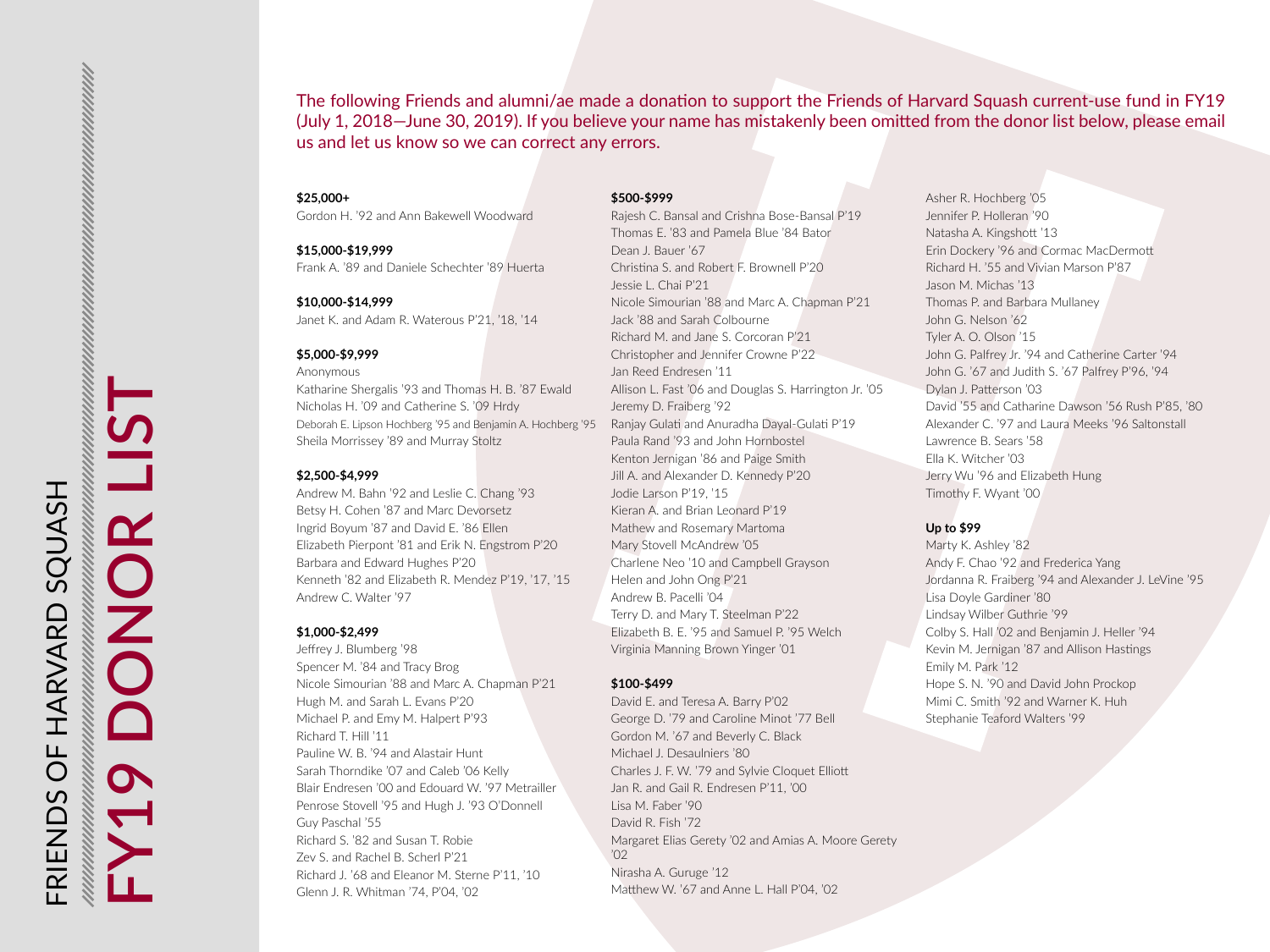Mike Way | Gregory Lee '87 and Russell Ball '88 Endowed Coach for Squash at Harvard University 617.495.4851

Hameed Ahmed | Associate Head Coach [hameedahmed@fas.harvard.edu](mailto:hameedahmed%40fas.harvard.edu?subject=Friends%20of%20Harvard%20Squash) 617.495.8746

Luke Hammond | Assistant Coach/Recruiting Coordinator [lukehammond@fas.harvard.edu](mailto:lukehammond%40fas.harvard.edu?subject=Friends%20of%20Harvard%20Squash)

Blair Metrailler '00 | Friends Co-Chair [blair.metrailler@yahoo.com](mailto:blair.metrailler%40yahoo.com?subject=Friends%20of%20Harvard%20Squash)

Dylan Patterson '03 | Friends Co-Chair [dylan.joseph.patterson@gmail.com](mailto:dylan.joseph.patterson%40gmail.com%20?subject=Friends%20of%20Harvard%20Squash)

Charlene Neo '10 | Friends Co-Chair charlenene[o@gmail.com](mailto:Charleneneo%40gmail.com?subject=Friends%20of%20Harvard%20Squash)

Jason Michas '13 | Friends Co-Chair [jason.michas@gmail.com](mailto:jason.michas%40gmail.com?subject=Friends%20of%20Harvard%20Squash)

Trevor MacDonald | Friends Group Liaison [tmacdonald@fas.harvard.edu](mailto:tmacdonald%40fas.harvard.edu?subject=Friends%20of%20Harvard%20Squash) 617.496.9356



**STAFF**